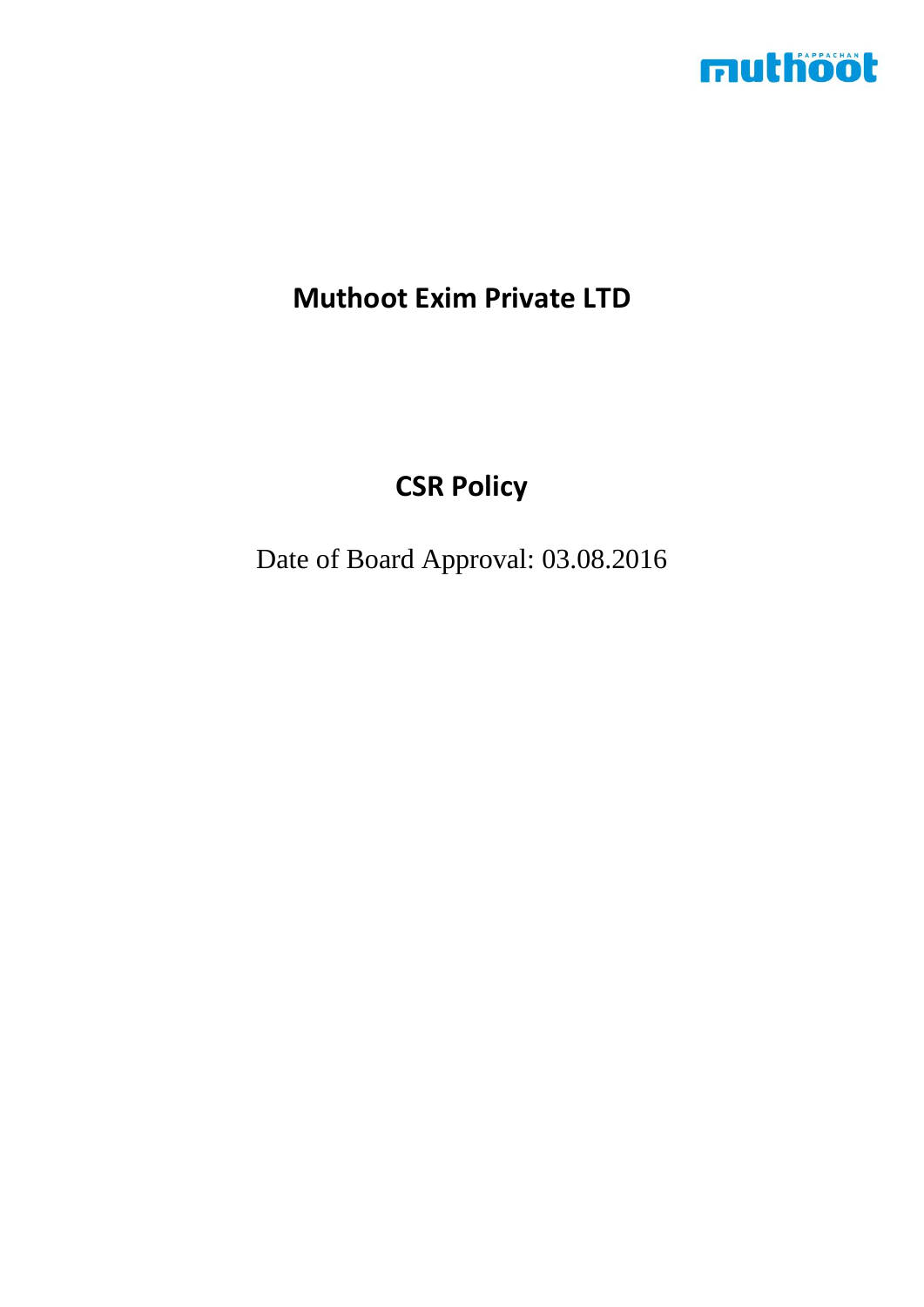# muthoot

## **TABLE OF CONTENTS**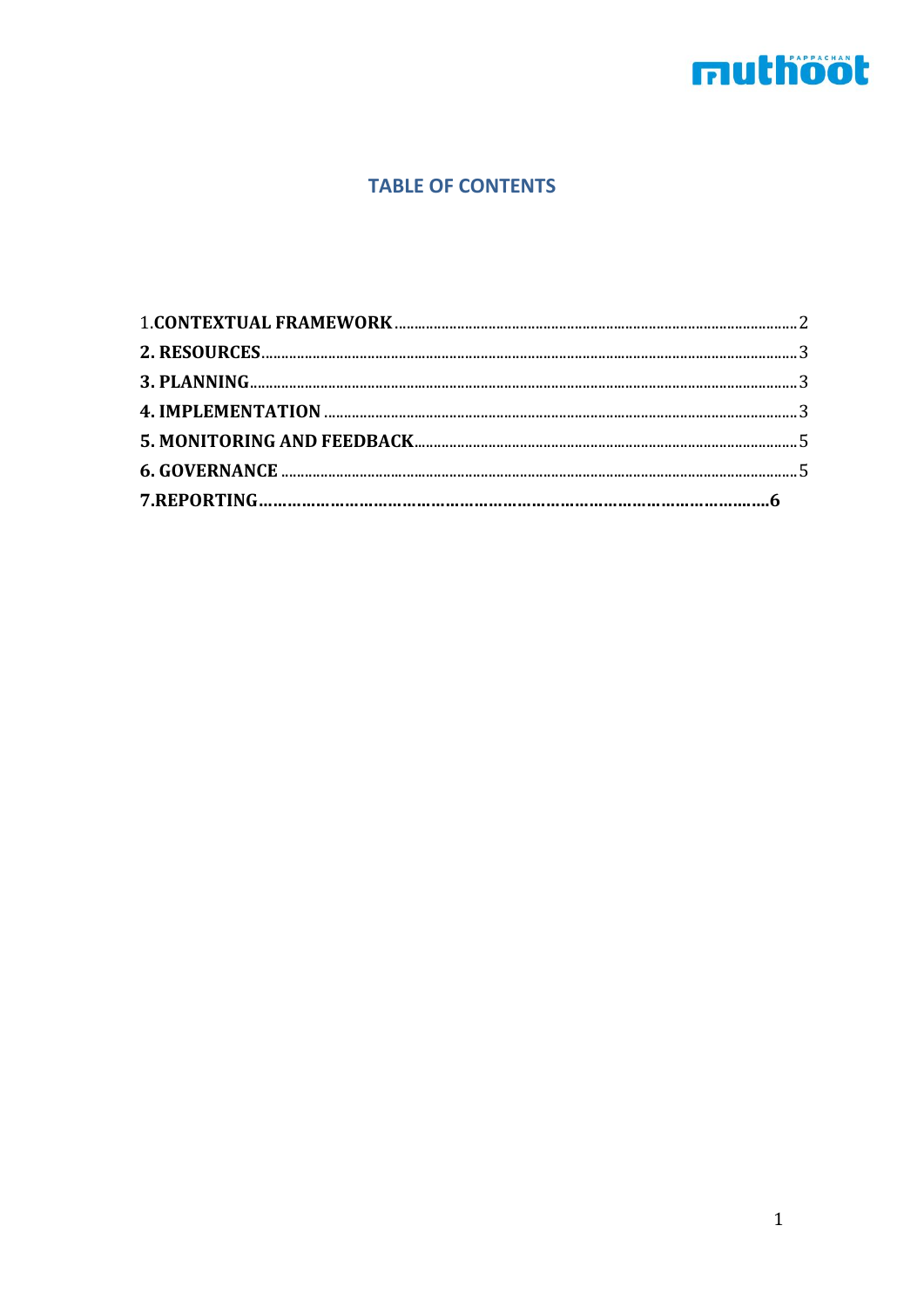# muthööt

## <span id="page-2-0"></span>**1. CONTEXTUAL FRAMEWORK**

#### 1.1 **INTRODUCTION TO MUTHOOT EXIM PRIVATE LTD.**

1.1.1 Muthoot Exim Private Ltd. (MEPL), the precious metal vertical of the Muthoot Pappachan Group, specialises in innovative products and offerings in the precious metal space. Customers have access to quality products that meet the highest standards, at an affordable price.

#### 1.2. **POLICY APPLICABILITY**

- 1.2.1 This policy, which reflects the company's philosophy and mission is designed to portray its commitment to be a responsible, corporate citizen and presents the strategies and methods for undertaking social programs for the well-being and sustainable development of the local community in which it operates.
- 1.2.2. This policy applies to all CSR initiatives and activities taken up at the various work centers and locations of MEPL for the benefit of various segments of the society, with the emphasis on the under privileged.

 Each CSR activity of the MEPL is channelized through the Muthoot Pappachan Foundation

#### 1.3. **FOUNDATION'S OBJECTIVES AND HEEL FRAMEWORK**

1.3.1. Muthoot Pappachan Foundation (MPF) is a Public Charitable Trust formed in the year 2003 as the CSR arm of the MPG to facilitate CSR activities for the entire Group entities.

 Planning and implementing various CSR activities towards the set objectives of the organization and facilitating the CSR programmes of various group companies of MPG, is the major responsibility of MPF.

- 1.3.2 The entire range of CSR activities implemented by the selected group entities for initial phase will be streamlined and facilitated through Muthoot Pappachan Foundation. The CSR programs of Muthoot Pappachan Foundation are bound by the theme HEEL: Health, Education, Environment, Livelihood. Each entity will be leading its own CSR initiative within the HEEL framework, specifically involving their staff and customers.
- 1.3.3. Aligning with vision of the company, MEPL , will continue increasing value creation in the community in which it operates, through its services and CSR initiatives planned and implemented by MPF, so as to stimulate wellbeing for the community, in fulfillment of its role as a responsible, corporate citizen.
- 1.3.4. The objective of the MEPL CSR Policy is to: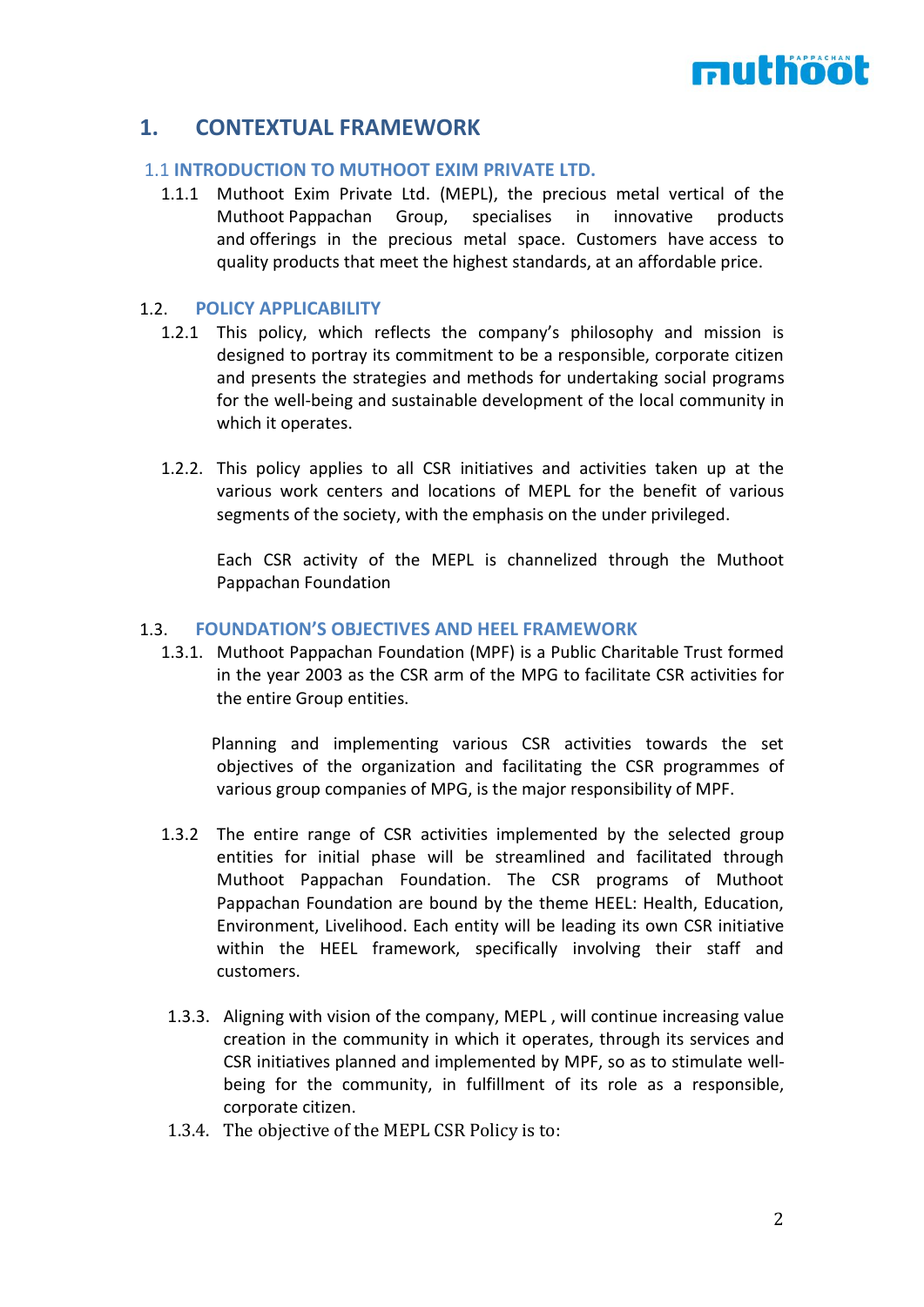

- Build a framework of CSR activities with a philanthropic approach in line with business unit objectives, which also benefits the organization at large;
- Shape sustainability for the organization by 'Engaging the Community.'
- Build a corporate brand through CSR
- For other stakeholders make it "an integral part of the company's DNA, so much so that it has to be an organic part of the business".
- 1.3.5. The over-arching framework of HEEL, which will not only guarantee consistency among the selected entities but also full compliance with the CSR requirements mandated by the New Companies Act 2013.

HEEL will allow the MPF to remain focused on selected issues while adopting a systematic and professional approach to its work. Under the effigy of MPF, each entity will be leading its own CSR initiative within the HEEL framework, specifically involving their staff and customers.

## <span id="page-3-0"></span>**2. RESOURCES**

#### 2.1. **BUDGET AND FUND ALLOCATION**

2.1.1. In order to achieve its CSR objectives through implementation of CSR programs by the MPF, MEPL will allocate 2% of the average Profit Before Tax (PBT) of the previous 3 years to create its Annual CSR Budget*.* 

Consequently, doing so MEPL will also comply with the new law obliging mandatory CSR as described in section 135 of the Companies Act 2013.

### <span id="page-3-1"></span>**3. PLANNING**

#### 3.1 **IDENTIFICATION OF FOCUS AREAS AND STRATEGIC INITIATIVES**

The CSR efforts of MEPL will be facilitated through MPF through continuous and effective methods. The CSR programs are majorly bound by the theme- HEEL

- Health Education Environment Livelihood
- And any other activity as permitted under Schedule VII (Section 135) of the Companies Act 2013 as decided by the CSR Committee will be taken up.

### <span id="page-3-2"></span>**4. IMPLEMENTATION**

- 4.1 The above described CSR activities will be implemented by MPF on behalf of MEPL either directly or in collaboration with other non-profit organisations
- 4.2 The duration of each program will be related to the nature of the program and its impact.
- 4.3 CSR activities involving substantial financial commitment, undertaken for periods for or above 3 years will be considered as "flagship programs" and will have greater significance.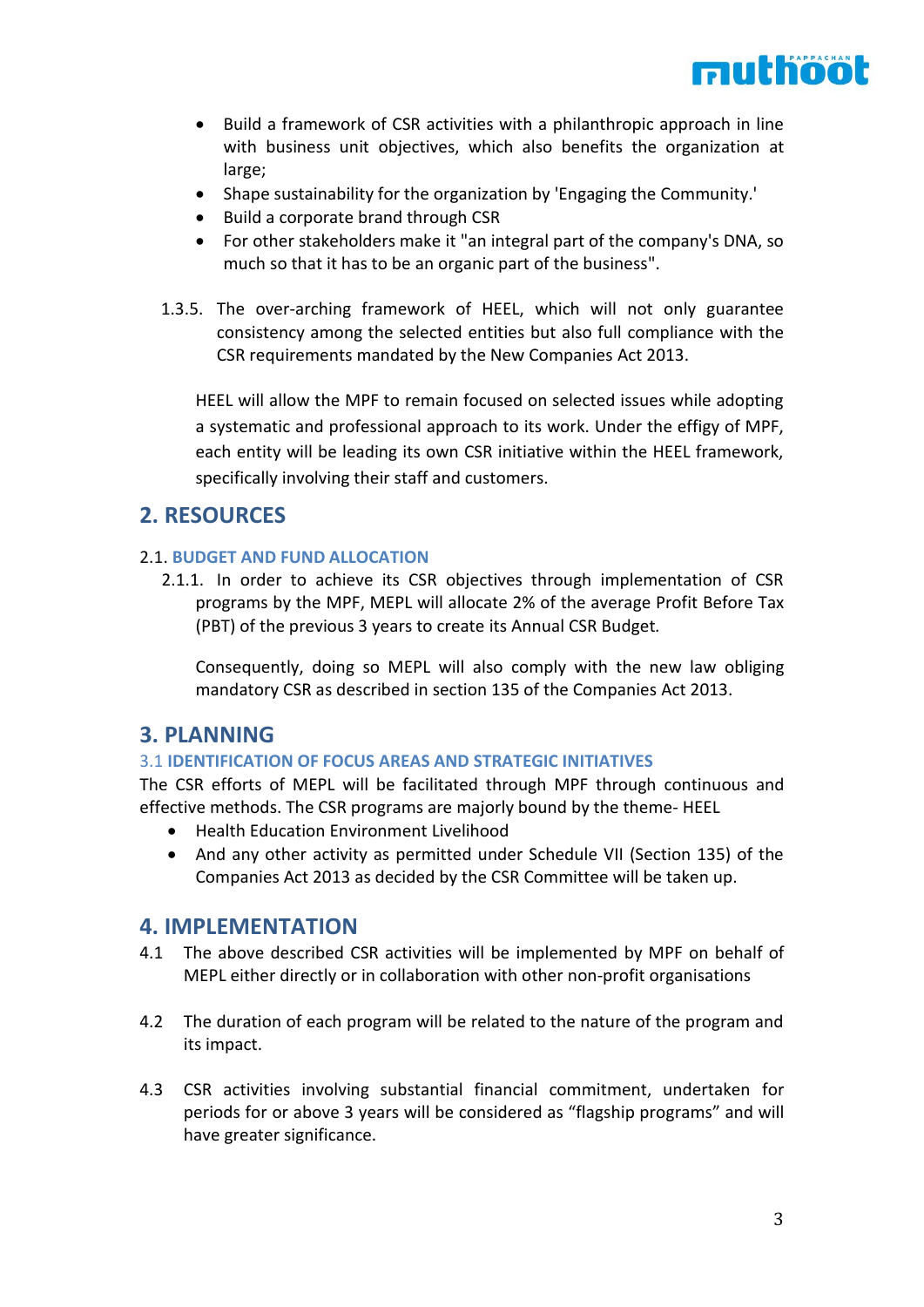

- 4.4 MPF will ensure that the CSR programs, financed by MEPLwill be executed in the areas where the company has business presence.
- 4.5 The programs will be implemented by MPF in collaboration with specialised organisations wherever required in consultation with MEPL.
- 4.6 The implementation phase is based on the following steps:
	- 4.6.1. **Map existing eco system:** thoroughly evaluating the existing scenario in which the company operates. This step is crucial in order to assess the existing potential and find relevant partners to collaborate with.
	- 4.6.2. **Create:** designing programs, selecting partners.
	- 4.6.3. **Enable:** commencing collaboration with the selected actors, invest the resources needed to shift from the planning to the action phase.
- 4.7 Powers for approval
	- 4.7.1. The CSR Budget for each financial year is to be approved by the board at the beginning of each financial year with due recommendations of the CSR Committee.
	- 4.7.2 For meeting the requirements arising out of immediate & urgent situations, MEPL CSR Committee is authorised to approve proposals within the overall budget limits. The approvals given by the CSR Committee as stated above shall be reported to the board for ratification.
- 4.8 Criterion for identifying executing organisations:
	- 4.8.1 MPF on behalf of MEPL will identify external, executing organisations that will implement the CSR programs. Each executing organisation (NGOs/voluntary organisations) needs to fulfil the following requirements:
		- $\triangleright$  has been in existence for a minimum of 3 years from date of registration;
		- ➢ is registered under Trust/Society/Section 8 Company;
		- ➢ possesses a valid Income Tax Exemption Certificate;
		- ➢ the antecedents of the NGO/Organisation are verifiable/subject to confirmation;
		- $\triangleright$  has sufficient infrastructure facilities including office, e-mail id, necessary resources to imply the projects etc.
		- $\triangleright$  has prior experience in the relevant field;
		- $\triangleright$  located in the area of planned activities with local knowledge;
		- $\triangleright$  has articulated shared vision/purpose beyond the registration documents;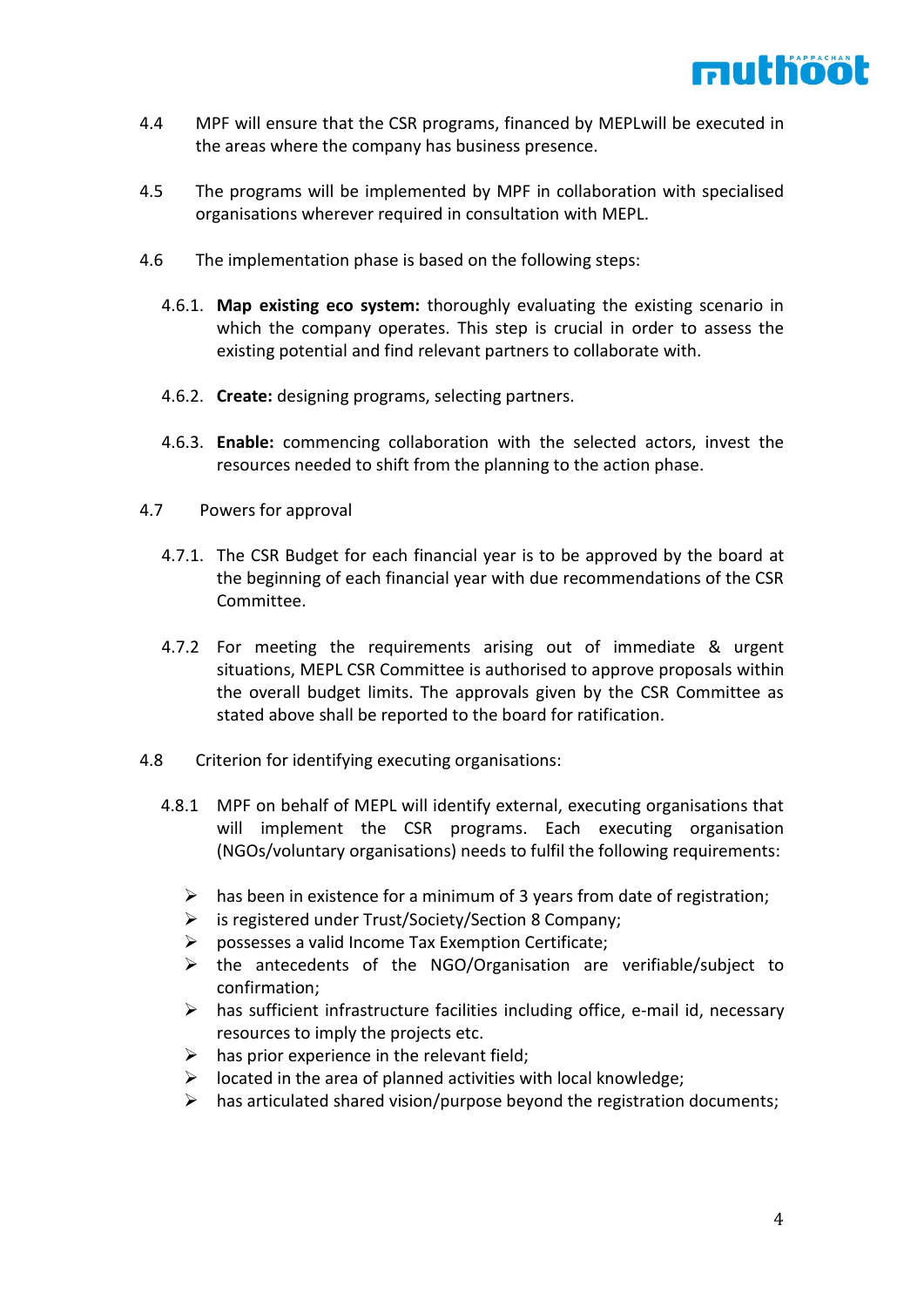

4.9 After the approval of the CSR budget, for partnership programmes, MPF and the concerned NGO/Organisation will be required to enter into a formal written agreement.

## <span id="page-5-0"></span>**5. MONITORING AND FEEDBACK**

- 5.1. In order to ensure effective implementation of the CSR programs, a monitoring mechanism will be put in the place. The progress of the programs will be communicated and reported to MPF on monthly basis. Additionally, an annual CSR report is also to be submitted by MPF.
- 5.2 The Foundation will conduct impact studies on a regular basis, especially on the "flagship programs". For conducting such Impact Studies, MPF can engage suitable consultants if required in consultation with MEPL.
- 5.3 The foundation will communicate with the beneficiaries in order to obtain feedback about the programs.

### <span id="page-5-1"></span>**6. GOVERNANCE**

The implementation of the CSR activities will be monitored by the CSR Committee of the Board.

- 6.1 The MEPL Board of Directors is committed to assume the following role:
	- $\triangleright$  Approving the CSR policy recommended by the CSR committee;
	- $\triangleright$  Disclosing the CSR policy contents in each corresponding Board Report;
	- $\triangleright$  Making the CSR Policy public on company website;
	- $\triangleright$  Approving the annual CSR Budget recommended by the CSR Committee.

#### 6.2 **CSR COMMITTEE**

6.2.1 The MEPL CSR Committee will be responsible to

- $\triangleright$  formulate the CSR strategy and activities.
- ➢ recommend the annual budget based on MEPL's profit before tax in the previous 3 consecutive years and
- $\triangleright$  regularly monitor the MEPL's CSR policy.
- 6.3 MEPL CSR Committee consists of the following 3 Directors
	- Ms. Nina George DIN- 00480440 Director Chairman Ms. Remmy Thomas DIN- 00480592 - Director - Member Ms. Preethi John Muthoot DIN- 00483799 - Director - Member

## **7. Reporting**

7.1 Contents of the Report

The MEPL Board of Directors shall incorporate in Board's report an annual report on CSR containing the following particulars:

• A brief outline of the company's CSR Policy, including overview of projects or programs proposed to be undertaken and a reference to the web-link to the CSR policy and projects or programs;